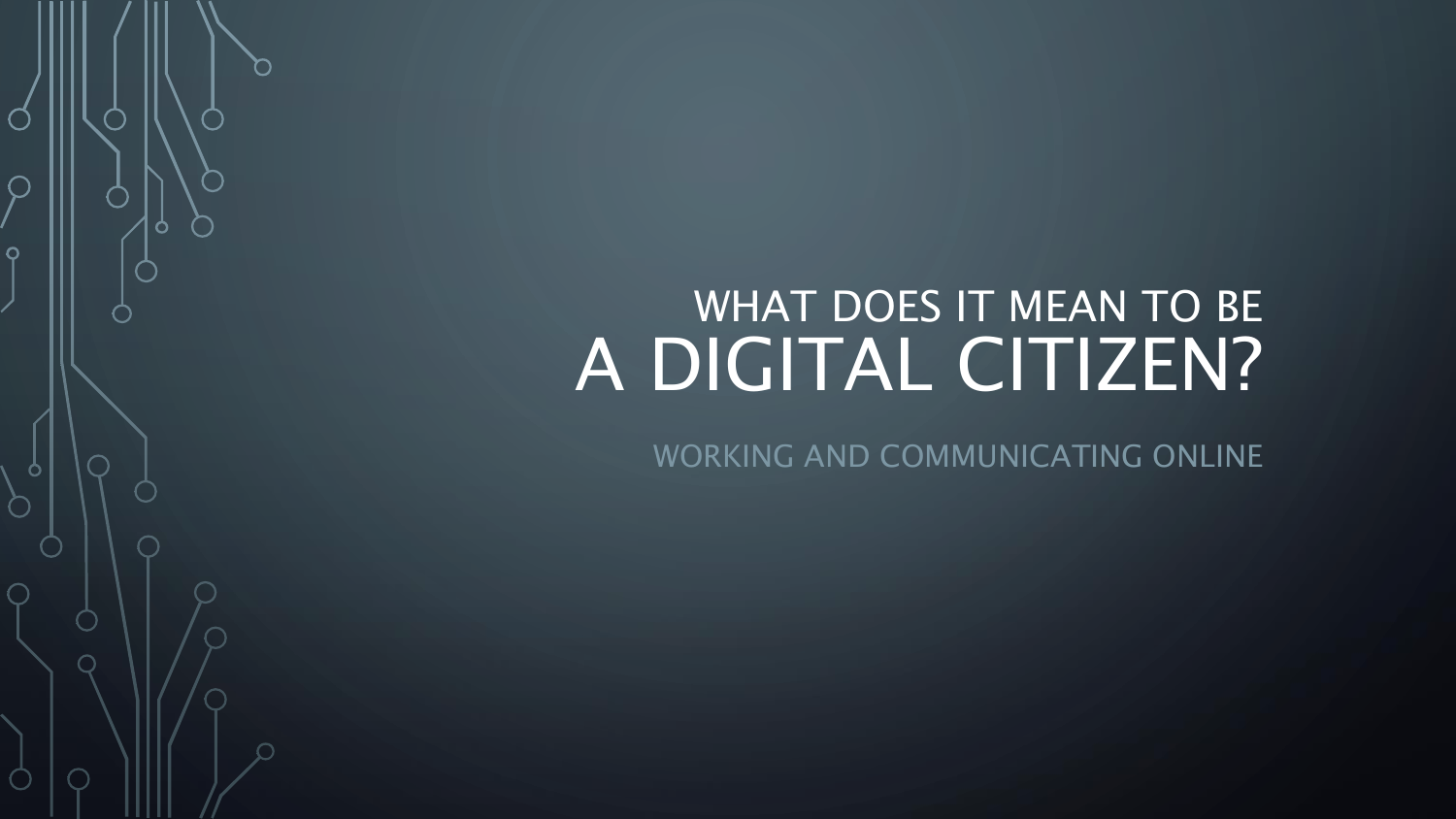### DIGITAL CITIZENSHIP

Digital Citizenship is how behave when working and communicating with others on the internet.

Just like you are a citizen of your country, your state, and your school, you are also a citizen in the online community.

You need to make sure that as a digital citizen you are being safe, respectful, and responsible.

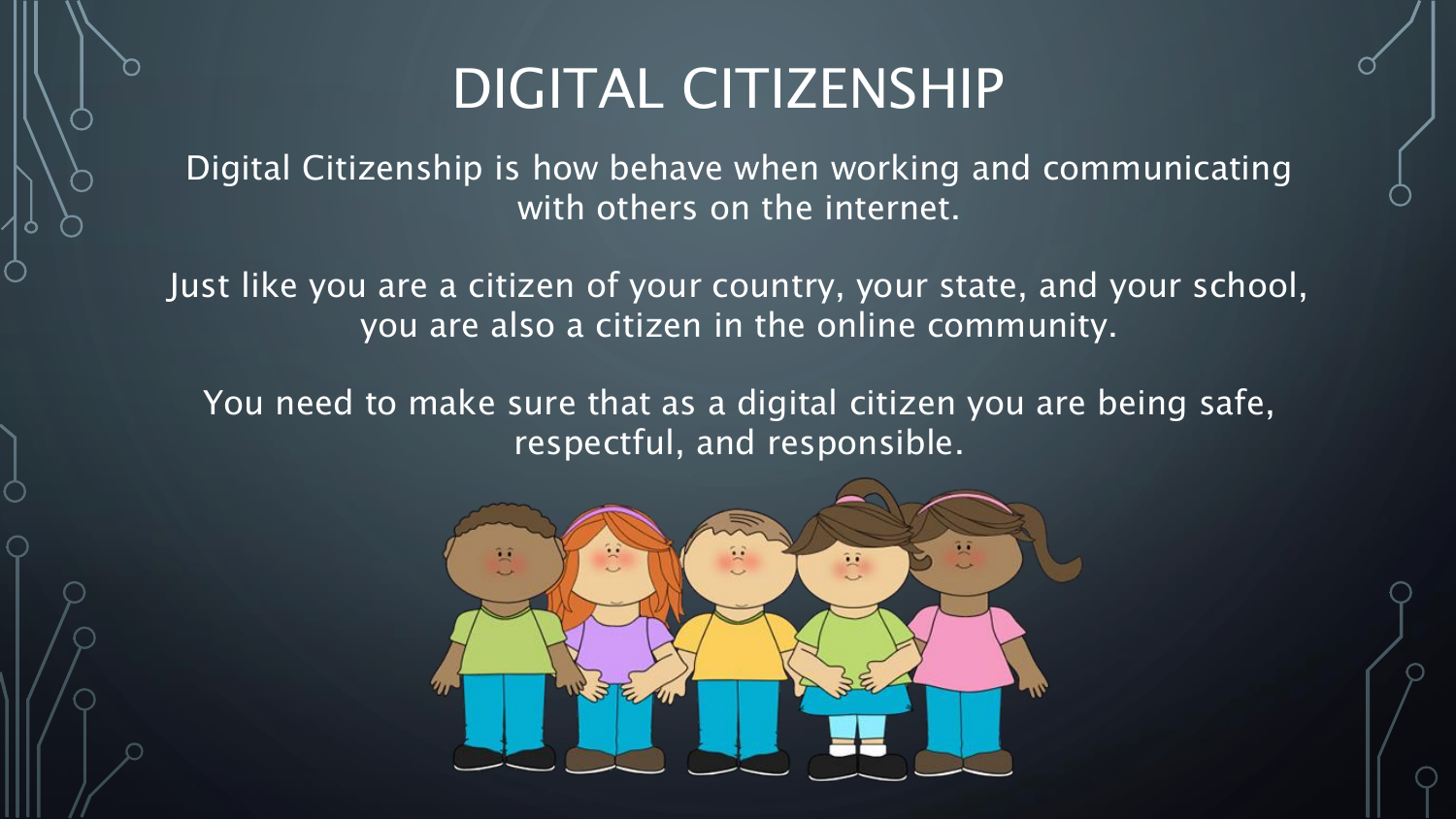# BEING SAFE ONLINE

#### You can be **safe** online by:

- asking an adult first if you can use the computer.
- making sure to not give out your personal information, such as your name and address.
- not talking to strangers we don't know on the internet.
- telling an adult when something on the internet makes us feel sad, scared, or confused.

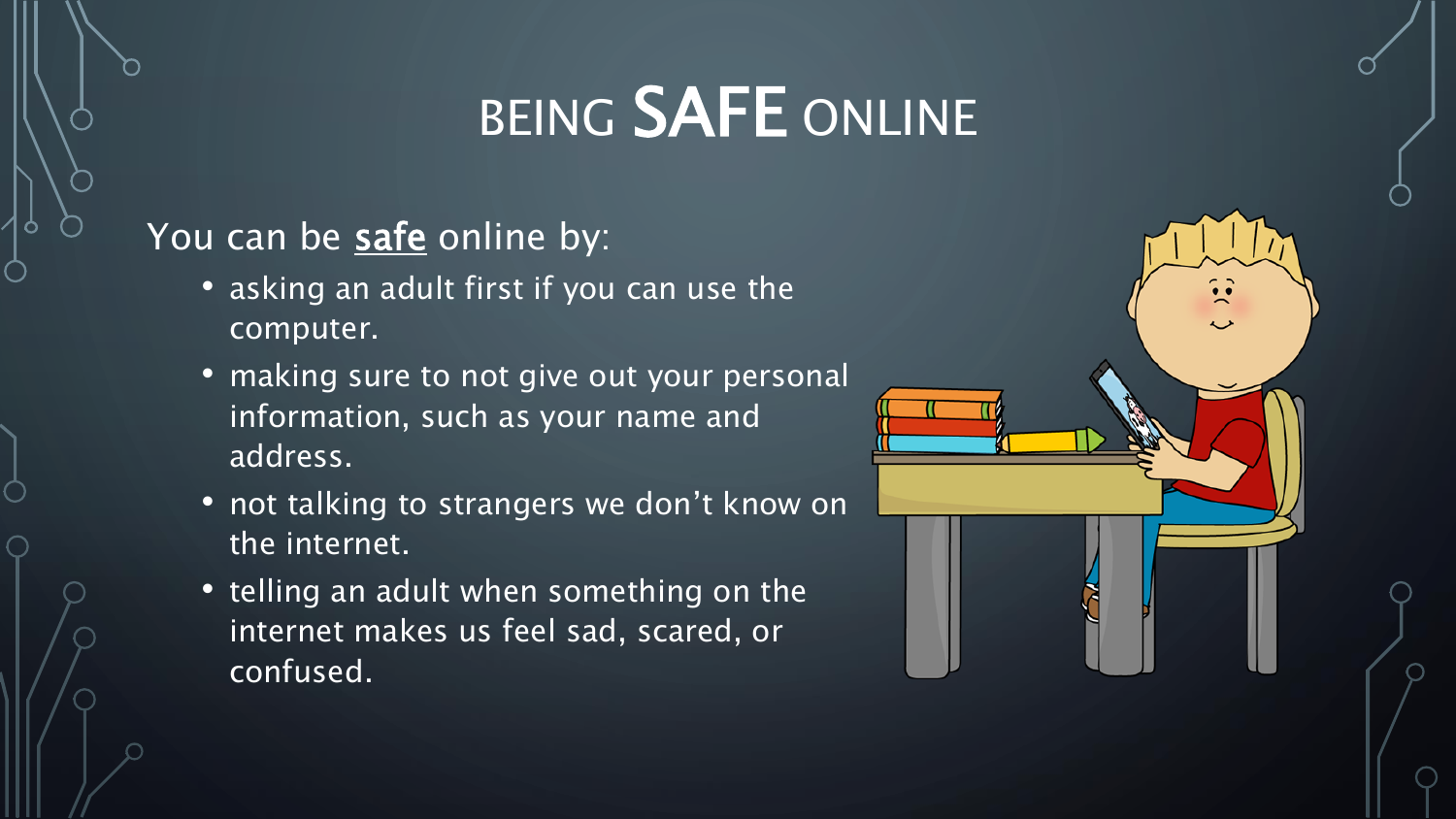# BEING RESPECTFUL ONLINE

#### You can be respectful online by:

- being polite to others on the internet.
- using nice language when talking to people online.
- not putting anything online that we will feel bad about later on, such as saying something mean to someone.
- responding kindly to other peoples opinions and ideas on the internet.